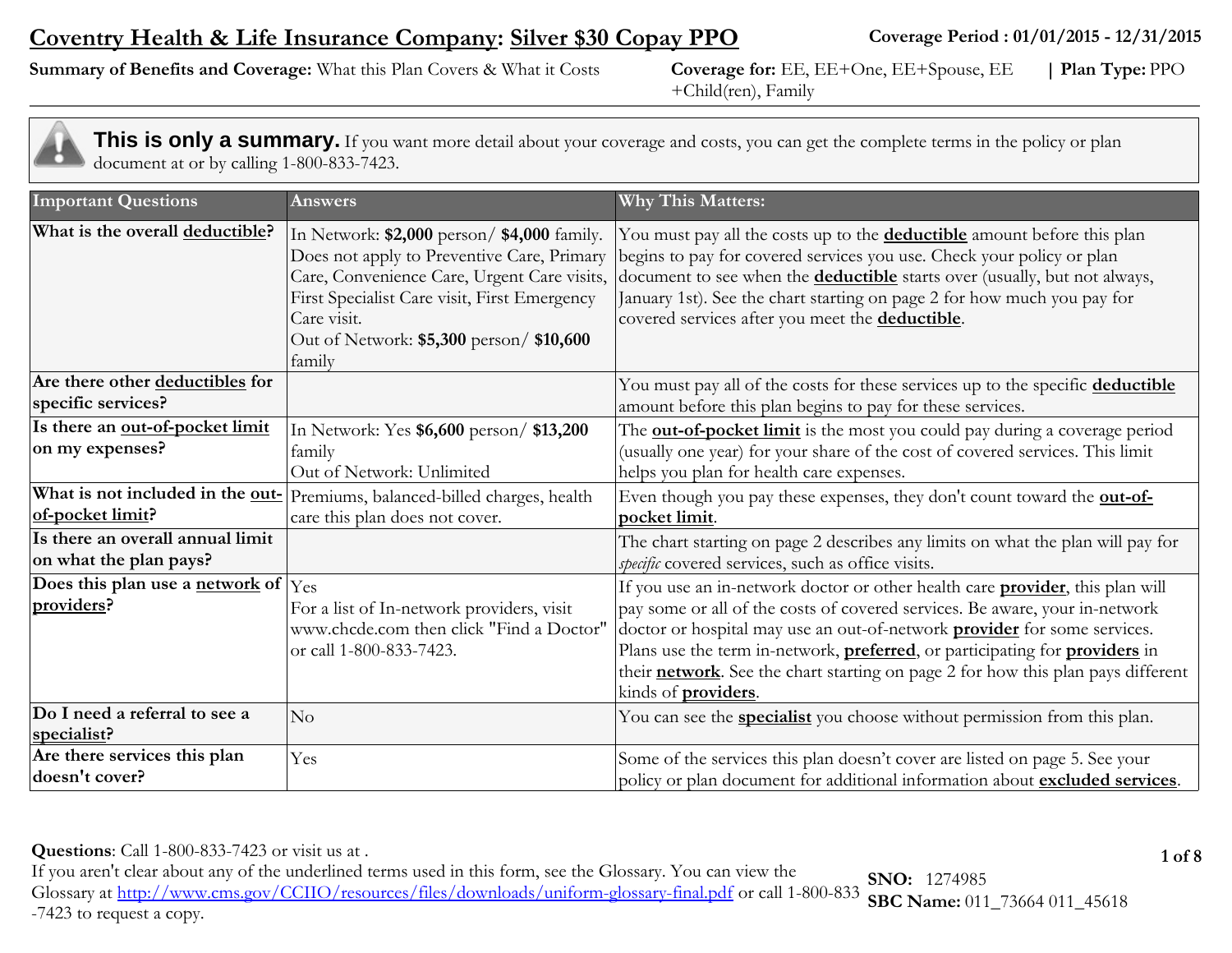- **Copayments** are fixed dollar amounts (for example, \$15) you pay for covered health care, usually when you receive the service. .
	- **Coinsurance** is *your* share of the costs of a covered service, calculated as a percent of the **allowed amount** for the service. For example, if the plan's **allowed amount** for an overnight hospital stay is \$1,000, your **coinsurance** payment of 20% would be \$200. This may change if you haven't met your **deductible**.
	- The amount the plan pays for covered services is based on the **allowed amount**. If an out-of-network **provider** charges more than the **allowed amount**, you may have to pay the difference. For example, if an out-of-network hospital charges \$1,500 for an overnight stay and the **allowed amount** is \$1,000, you may have to pay the \$500 difference. (This is called **balance billing**.)
	- This plan may encourage you to use In Network **providers** by charging you lower **deductibles, copayments** and **coinsurance** amounts.

| Common<br><b>Medical Event</b>                                                                                                          | <b>Services You May Need</b>                                           | <b>Your Cost If</b><br>You Use a<br>In Network<br>Provider                                                                                                                              | <b>Your Cost If</b><br>You Use a<br>Out of Network<br>Provider | Limitations & Exceptions                 |
|-----------------------------------------------------------------------------------------------------------------------------------------|------------------------------------------------------------------------|-----------------------------------------------------------------------------------------------------------------------------------------------------------------------------------------|----------------------------------------------------------------|------------------------------------------|
|                                                                                                                                         | Primary care visit to treat an injury or \$30 Copay / visit<br>illness |                                                                                                                                                                                         | 20% Co-ins                                                     | ----------none----------                 |
| If you visit a health                                                                                                                   | Specialist visit                                                       | \$75 Copay per visit 20% Co-ins                                                                                                                                                         |                                                                | ---------none----------                  |
| care provider's office<br>or clinic                                                                                                     | Other practitioner office visit                                        | \$75 Copay per visit 20% Co-ins                                                                                                                                                         |                                                                | 20 visits / contract year                |
|                                                                                                                                         | Preventive care/<br>Screening/Immunization                             | $\$\$ 0 Copay / visit                                                                                                                                                                   | $20%$ Co-ins                                                   | -----------none----------                |
| If you have a test                                                                                                                      | Diagnostic test (x-ray, blood work)                                    | 30% Co-ins x-ray<br>30% Co-ins lab                                                                                                                                                      | 35% Co-ins x-ray<br>35% Co-ins lab                             | --none----------                         |
|                                                                                                                                         | Imaging (CT/PET scans, MRIs)                                           | \$500 Copay plus<br>$30\%$ Co-ins                                                                                                                                                       | \$750 Copay plus<br>$35\%$ Co-ins                              | Not covered without Prior Authorization. |
| If you need drugs to<br>treat your illness or<br>condition.<br>More information about<br>prescription drug<br>coverage is available at. | Generic drugs                                                          | Preferred Generic:<br>Preferred Pharmacy<br>$$3$ Copay / Non-<br>Preferred Pharmacy<br>\$5 Copay;<br>Generic:Preferred<br>Pharmacy \$5 Copay<br>Non-Preferred<br>Pharmacy \$10<br>Copay |                                                                | ----------none----------                 |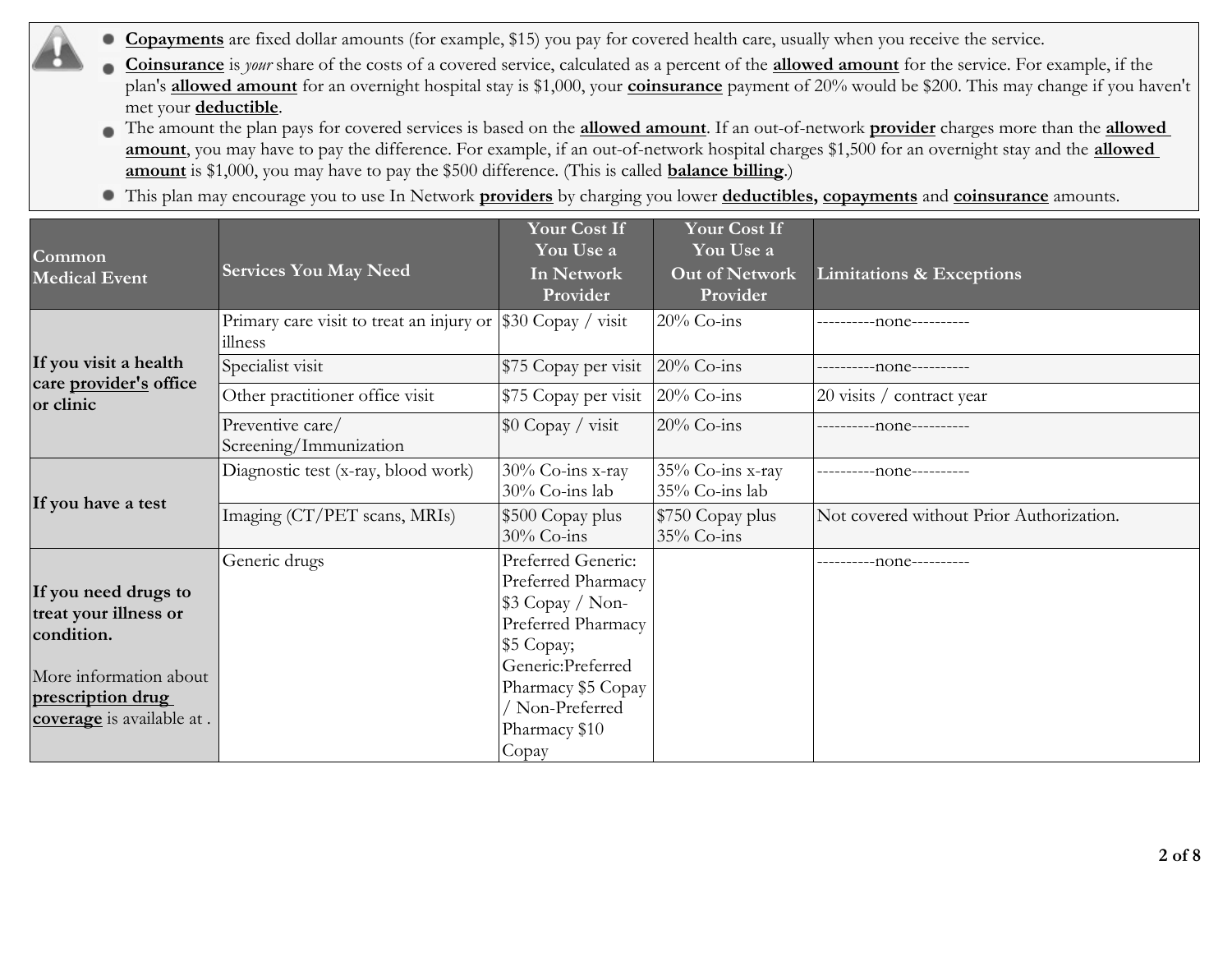| Common<br><b>Medical Event</b>                                                     | <b>Services You May Need</b>                      | <b>Your Cost If</b><br>You Use a<br>In Network<br>Provider                     | Your Cost If<br>You Use a<br><b>Out of Network</b><br>Provider | <b>Limitations &amp; Exceptions</b>                                       |
|------------------------------------------------------------------------------------|---------------------------------------------------|--------------------------------------------------------------------------------|----------------------------------------------------------------|---------------------------------------------------------------------------|
| If you need drugs to                                                               | Preferred brand drugs                             | Preferred Pharmacy<br>\$30 Copay / Non<br>Preferred Pharmacy<br>\$40 Copay     |                                                                | ----------none----------                                                  |
| treat your illness or<br>condition.<br>More information about<br>prescription drug | Non-preferred brand drugs                         | Preferred Pharmacy<br>\$60 Copay / Non<br>Preferred Pharmacy<br>\$75 Copay     |                                                                | ----------none----------                                                  |
| coverage is available at.                                                          | Specialty drugs                                   | Preferred Pharmacy<br>$20\%$ Co-ins / Non<br>Preferred Pharmacy<br>30% Co-ins. |                                                                | -----------none----------                                                 |
| If you have outpatient                                                             | Facility fee (e.g., ambulatory surgery<br>center) | 30% Co-ins                                                                     | 35% Co-ins                                                     | Not covered without Prior Authorization.                                  |
| surgery                                                                            | Physician/surgeon fees                            | 30% Co-ins                                                                     | 35% Co-ins                                                     | Not covered without Prior Authorization.                                  |
|                                                                                    | Emergency room services                           |                                                                                |                                                                | \$500 Copay per visit \$500 Copay per visit Must meet emergency criteria. |
| If you need immediate<br>medical attention                                         | Emergency medical transportation                  | 30% Co-ins /<br>service                                                        |                                                                | 30% Co-ins / service Must meet emergency criteria.                        |
|                                                                                    | Urgent care                                       | \$75 Copay / visit                                                             | $20\%$ Co-ins                                                  | Must meet urgent care criteria.                                           |
| If you have a hospital<br>stay                                                     | Facility fee (e.g., hospital room)                | $$500 Copy / admit \$ \$1,000 Copay /<br>plus $30\%$ Co-ins                    | admit plus 35% Co-<br>1 <sub>1</sub>                           | Not covered without Prior Authorization.                                  |
|                                                                                    | Physician/surgeon fee                             | 30% Co-ins                                                                     | 35% Co-ins                                                     | Not covered without Prior Authorization                                   |
|                                                                                    | Mental/Behavioral health outpatient<br>services   | \$75 Copay per visit                                                           | $20\%$ Co-ins                                                  | Some services may require Prior Authorization for<br>coverage.            |
| If you have mental<br>health, behavioral<br>health, or substance<br>abuse needs    | Mental/Behavioral health inpatient<br>services    | $$500 Copy / admit \$ \$1,000 Copay /<br>plus $30\%$ Co-ins                    | admit plus 35% Co-<br>1 <sub>1</sub>                           | Not covered without Prior Authorization.                                  |
|                                                                                    | Substance use disorder outpatient<br>services     | \$75 Copay per visit                                                           | $20\%$ Co-ins                                                  | Some services may require Prior Authorization for<br>coverage.            |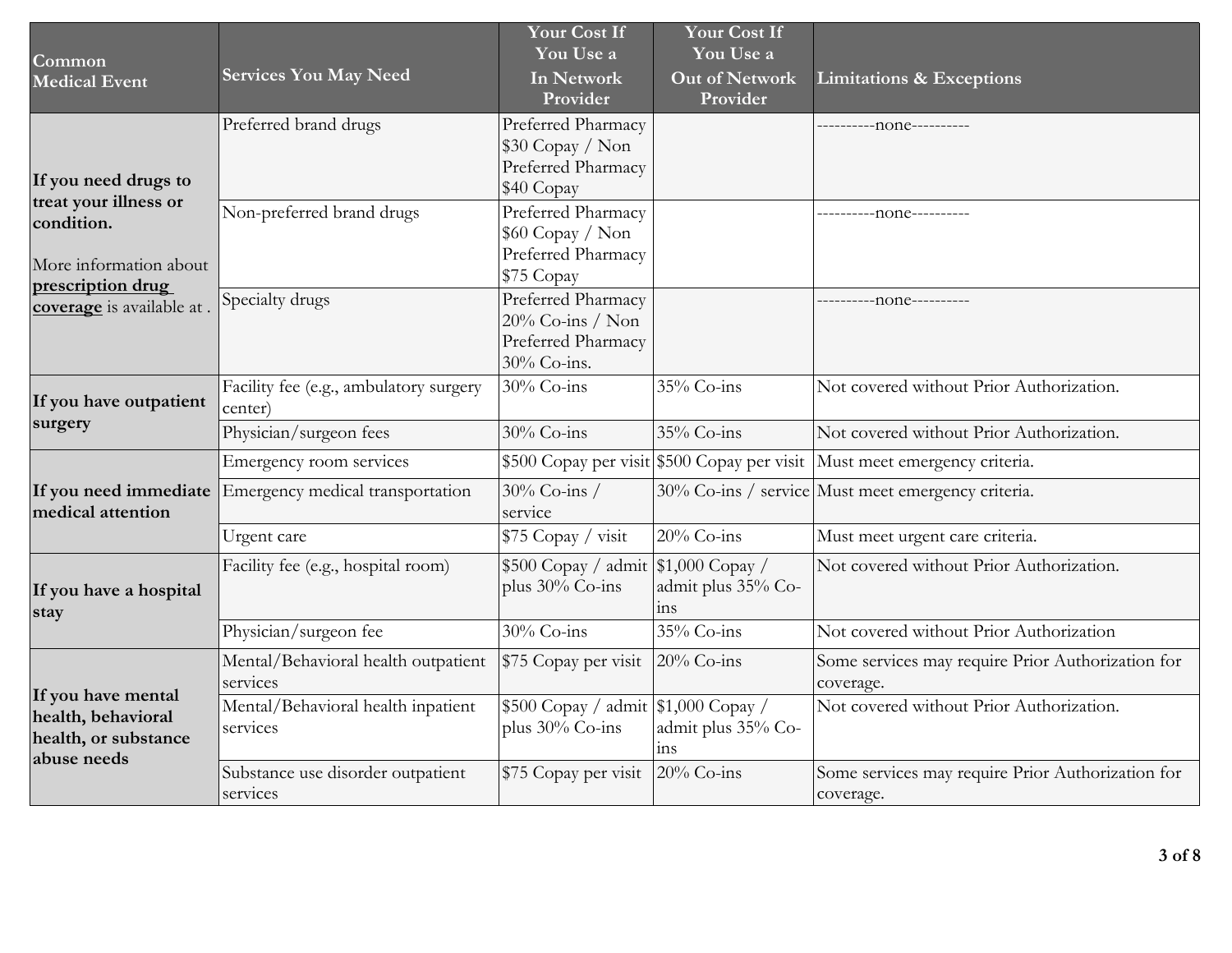| Common<br><b>Medical Event</b>                                                  | <b>Services You May Need</b>                 | <b>Your Cost If</b><br>You Use a<br>In Network<br>Provider                          | <b>Your Cost If</b><br>You Use a<br><b>Out of Network</b><br>Provider                                   | <b>Limitations &amp; Exceptions</b>                                                                                                                    |
|---------------------------------------------------------------------------------|----------------------------------------------|-------------------------------------------------------------------------------------|---------------------------------------------------------------------------------------------------------|--------------------------------------------------------------------------------------------------------------------------------------------------------|
| If you have mental<br>health, behavioral<br>health, or substance<br>abuse needs | Substance use disorder inpatient<br>services | $\frac{1}{2}500$ Copay / admit $\frac{1}{2}1,000$ Copay /<br>plus $30\%$ Co-ins     | admit plus 35% Co-<br>ins                                                                               | Not covered without Prior Authorization.                                                                                                               |
|                                                                                 | Prenatal and postnatal care                  | $\$\mathrm{0}\ \mathrm{Copy}\ /\ \mathrm{for}$<br>pregnancy                         | 20% Co-ins                                                                                              | ----------none----------                                                                                                                               |
| If you are pregnant                                                             | Delivery and all inpatient services          | $\frac{1}{30\%}$ Co-ins / admit \\$1,000 Copay /<br>plus \$500 Copay /<br>pregnancy | admit plus 35% Co-<br>1 <sub>1</sub>                                                                    | Not covered without Prior Authorization.                                                                                                               |
|                                                                                 | Home health care                             | 30% Co-ins / visit                                                                  | 35% Co-ins                                                                                              | Not covered without Prior Authorization.                                                                                                               |
| If you need help<br>recovering or have<br>other special health<br>needs         | Rehabilitation services                      | Inpatient \$500<br>Copay / admit plus<br>$30\%$ Co-ins<br>ins visit                 | Inpatient \$1,000<br>Copay / admit plus<br>$35\%$ Co-ins<br>Outpatient 30% Co-Outpatient 35% Co-<br>ins | Outpatient limit: 30 visits / therapy/ conditions /<br>contract year.                                                                                  |
|                                                                                 | Habilitation services                        | 30% Co-ins / visit                                                                  | $35\%$ Co-ins                                                                                           | Not covered without Prior Authorization. 30<br>Outpatient therapy visits / conditions/ contract<br>vear.                                               |
|                                                                                 | Skilled nursing care                         | 30% Co-ins /<br>Admit                                                               | 35% Co-ins                                                                                              | Not covered without Prior Authorization. 100 days<br>/ contract year                                                                                   |
|                                                                                 | Durable medical equipment                    | $30\%$ Co-ins                                                                       | 35% Co-ins                                                                                              | Not covered without Prior Authorization. Limited<br>to once every 2 years for irreparable damage and/or<br>normal wear.                                |
|                                                                                 | Hospice Service                              | 30% Co-ins / visit                                                                  | 35% Co-ins                                                                                              | Not covered without Prior Authorization.                                                                                                               |
|                                                                                 | Eye exam                                     | \$0                                                                                 | 20% Out of<br>Network Rate                                                                              | One routine eye examination / contract year                                                                                                            |
| If your child needs                                                             | Glasses                                      | $\overline{30}$                                                                     | $20\%$ Out of<br>Network Rate                                                                           | One pair standard eyeglass lenses or contact lenses<br>/ contract year; one frame contract year.                                                       |
| dental or eye care                                                              | Dental check-up                              | Covered                                                                             | Covered                                                                                                 | Deductible & OOP Max combined with medical<br>deductible does not apply to preventive &<br>diagnostic services. Coverage for children under age<br>19. |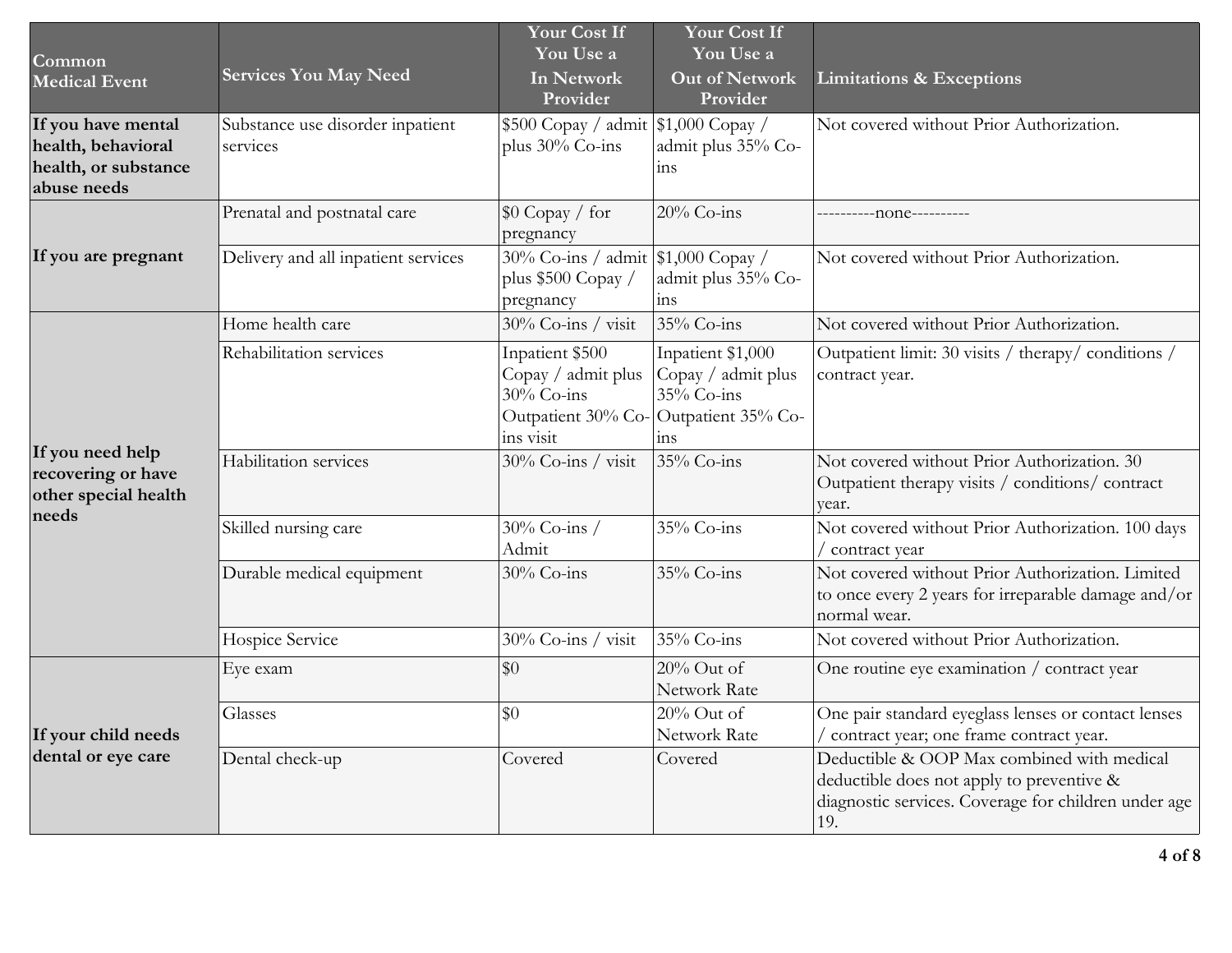### **Excluded Services & Other Covered Services:**

| Services Your Plan Does NOT Cover (This isn't a complete list. Check your policy or plan document for other excluded services.)                       |                                             |                            |  |
|-------------------------------------------------------------------------------------------------------------------------------------------------------|---------------------------------------------|----------------------------|--|
| • Cosmetic surgery                                                                                                                                    | $\bullet$ Long-term care                    | • Routine eye care (Adult) |  |
| • Dental care (Adult)                                                                                                                                 | • Non-emergency care when traveling outside | • Routine foot care        |  |
| • Hearing aids                                                                                                                                        | the U.S.<br>• Private-duty nursing          | Weight loss programs<br>٠  |  |
| Other Covered Services (This isn't a complete list. Check your policy or plan document for other covered services and your costs for these services.) |                                             |                            |  |
| • Acupuncture                                                                                                                                         | • Child/Dental check-up                     | • Infertility treatment    |  |
| • Bariatric surgery                                                                                                                                   | • Chiropractic care                         |                            |  |

# **Your Rights to Continue Coverage:**

If you lose coverage under the plan, then, depending upon the circumstances, Federal and State laws may provide protections that allow you to keep health coverage. Any such rights may be limited in duration and will require you to pay a **premium**, which may be significantly higher than the premium you pay while covered under the plan. Other limitations on your rights to continue coverage may also apply.

For more information on your rights to continue coverage, contact the plan at 1-800-833-7423. You may also contact your state insurance department, the U.S. Department of Labor, Employee Benefits Security Administration at 1-866-444-3272 or [www.dol.gov/ebsa](http://www.dol.gov/ebsa) , or the U.S. Department of Health and Human Services at 1-877-267-2323 x61565 or [www.cciio.cms.gov](http://www.cciio.cms.gov/) [.](http://www.cciio.cms.gov/)

# **Your Grievance and Appeals Rights:**

If you have a complaint or are dissatisfied with a denial of coverage for claims under your plan, you may be able to **appeal** or file a **grievance**. For questions about your rights, this notice, or assistance, you can contact:

For group health coverage subject to ERISA, you may contact 1-800-833-7423. You may also contact, the Department of Labor's Employee Benefits Security Administration at 1-866-444-EBSA (3272) or [www.dol.gov/ebsa/healthreform](http://www.dol.gov/ebsa/healthreform)[,](http://www.dol.gov/ebsa/healthreform) or your state department of insurance at Maryland Insurance Administration Appeals and Grievance Unit 200 St. Paul Place, Suite 2700 Baltimore, MD 21202 410-468-2000 800-492-6116 (Toll Free) Fax: 410-468-2270.

For non-federal governmental group health plans and church plans that are group health plans, you may contact 1-800-833-7423 or your state department of insurance at Maryland Insurance Administration Appeals and Grievance Unit 200 St. Paul Place, Suite 2700 Baltimore, MD 21202 410-468-2000 800-492-6116 (Toll Free) Fax: 410-468-2270.

Additionally, a consumer assistance program can help you file your appeal. Contact Maryland Office of the Attorney General Health Education and Advocacy Unit 200 St. Paul Place, 16th Floor Baltimore, MD 21202 (877) 261-8807 http://www.oag.state.md.us/Consumer.HEAU.htm heau@oag.state.md.us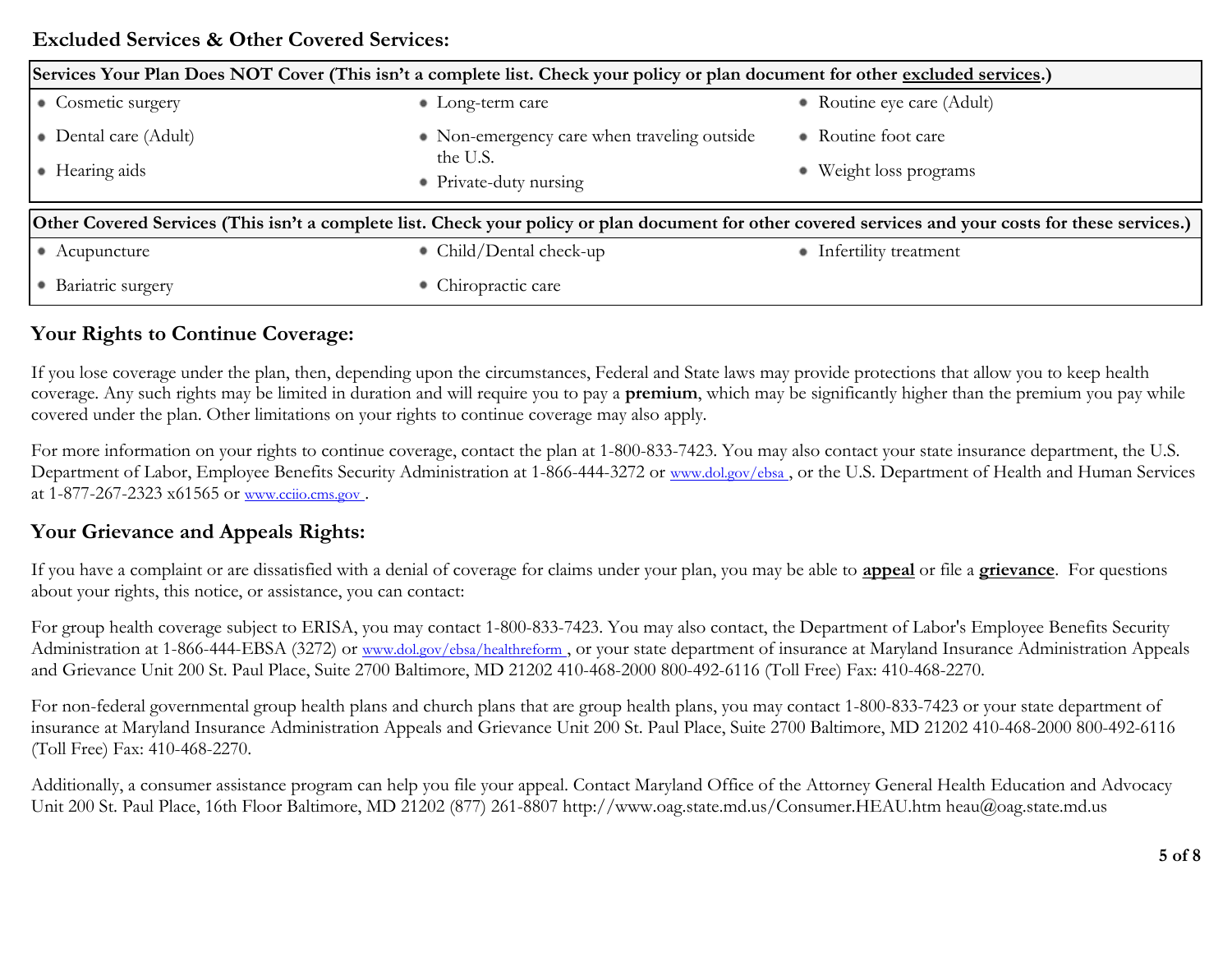## **Does this Coverage Provide Minimum Essential Coverage?**

The Affordable Care Act requires most people to have health care coverage that qualifies as "minimum essential coverage." **This plan or policy does provide minimum essential coverage.** 

# **Does this Coverage Meet the Minimum Value Standard?**

The Affordable Care Act establishes a minimum value standard of benefits of a health plan. The minimum value standard is 60% (actuarial value). **This health coverage does meet the minimum value standard for the benefits it provides.** 

# **Language Access Services:**

Spanish (Espanol): Para obtener asistencia en Espanol, llame al 1-800-833-7423.

Tagalog (Tagalog): Kung kailangan ninyo ang tulong sa Tagalog tumawag sa 1-800-833-7423.

Chinese (中文): 如果需要中文的帮助, 请拨打这个号码 1-800-833-7423.

Navajo (Dine): Dinek'ehgo shika at'ohwol ninisingo, kwiijigo holne' 1-800-833-7423.

*––––––––––––––To see examples of how this plan might cover costs for a sample medical situation, see the next page.–––––––––––*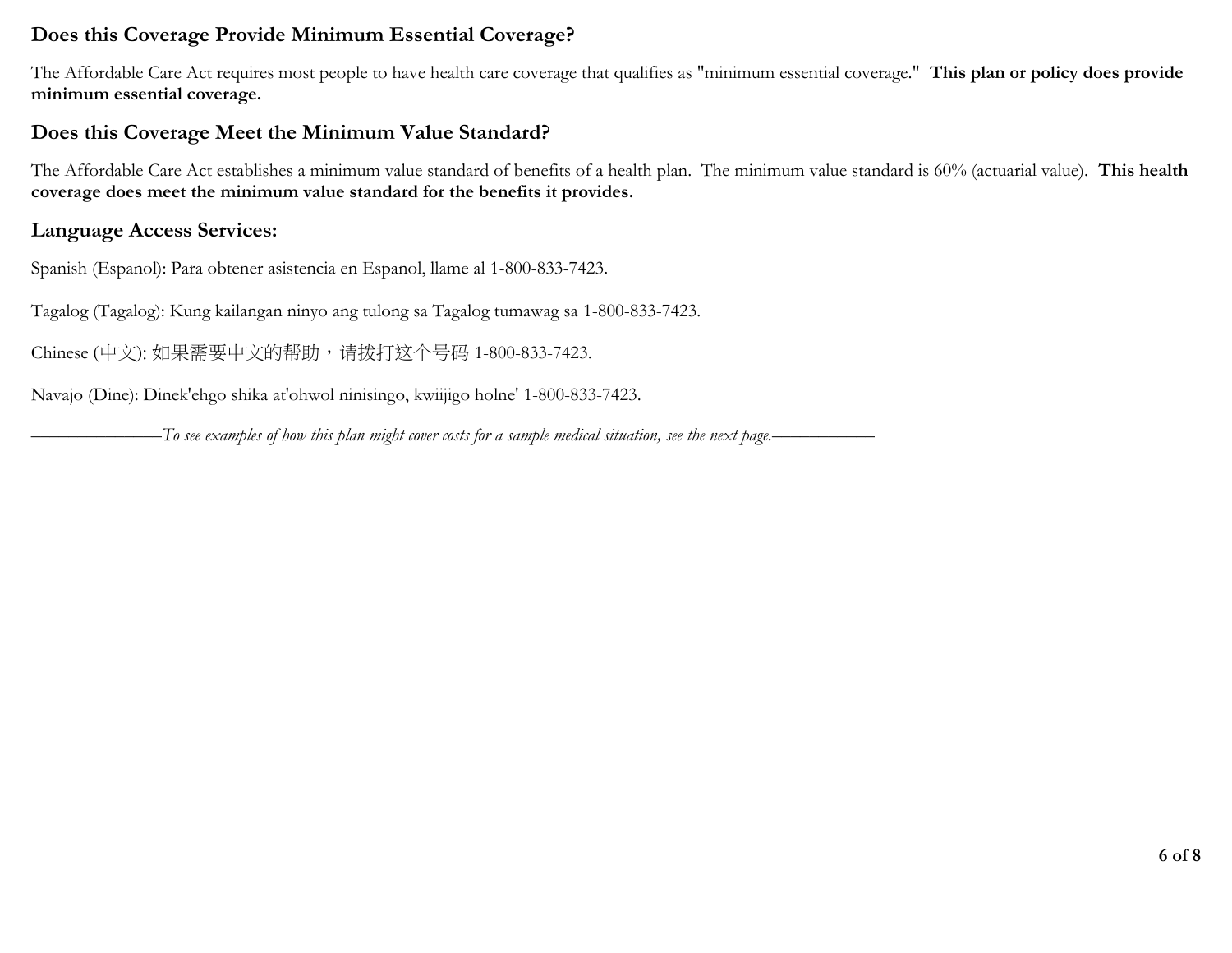# **About these Coverage Examples:**

These examples show how this plan might cover medical care in given situations. Use these examples to see, in general, how much financial protection a sample patient might get if they are covered under different plans.



**This is not a cost estimator.**

Don't use these examples to estimate your actual costs under this plan. The actual care you receive will be different from these examples, and the cost of that care will also be different.

See the next page for important information about these examples.

| (normal delivery)                                                                                     |         |
|-------------------------------------------------------------------------------------------------------|---------|
| Amount owed to providers: \$7,540<br>Plan pays $$4,040$<br>Patient pays \$3,500<br>Sample care costs: |         |
| Hospital charges (mother)                                                                             | \$2,700 |
| Routine Obstetric Care                                                                                | \$2,100 |
| Hospital Charges (baby)                                                                               | \$900   |
| Anesthesia                                                                                            | \$900   |
| Laboratory tests                                                                                      | \$500   |
| Prescriptions                                                                                         | \$200   |
| Radiology                                                                                             | \$200   |
| Vaccines, other preventive                                                                            | \$40    |
| Total                                                                                                 | \$7,540 |
| Patient pays:                                                                                         |         |
| Deductibles                                                                                           | \$2,000 |
| Copays                                                                                                | \$500   |
| Coinsurance                                                                                           | \$800   |
| Limits or exclusions                                                                                  | \$200   |

**Having a baby**

**Total \$3,500** 

#### **Managing type 2 diabetes**  (routine maintenance of a well-controlled condition)

**Amount owed to providers:** \$5,400 **Plan pays** \$3,820 **Patient pays** \$1,580

#### **Sample care costs:**

| Prescriptions                  | \$2,900 |
|--------------------------------|---------|
| Medical equipment and supplies | \$1,300 |
| Office Visits and Procedures   | \$700   |
| Education                      | \$300   |
| Laboratory tests               | \$100   |
| Vaccines, other preventive     | \$100   |
| Total                          | \$5,400 |

#### **Patient pays:**

| Deductibles          | \$100   |
|----------------------|---------|
| Copays               | \$1,400 |
| Coinsurance          | $\$0$   |
| Limits or exclusions | \$80    |
| Total                | \$1,580 |

Note: These numbers assume the patient is participating in our diabetes wellness program. If you have diabetes and do not participate in the wellness program, your costs may be higher. For more information about the diabetes wellness program, please contact: 1-800-833-7423